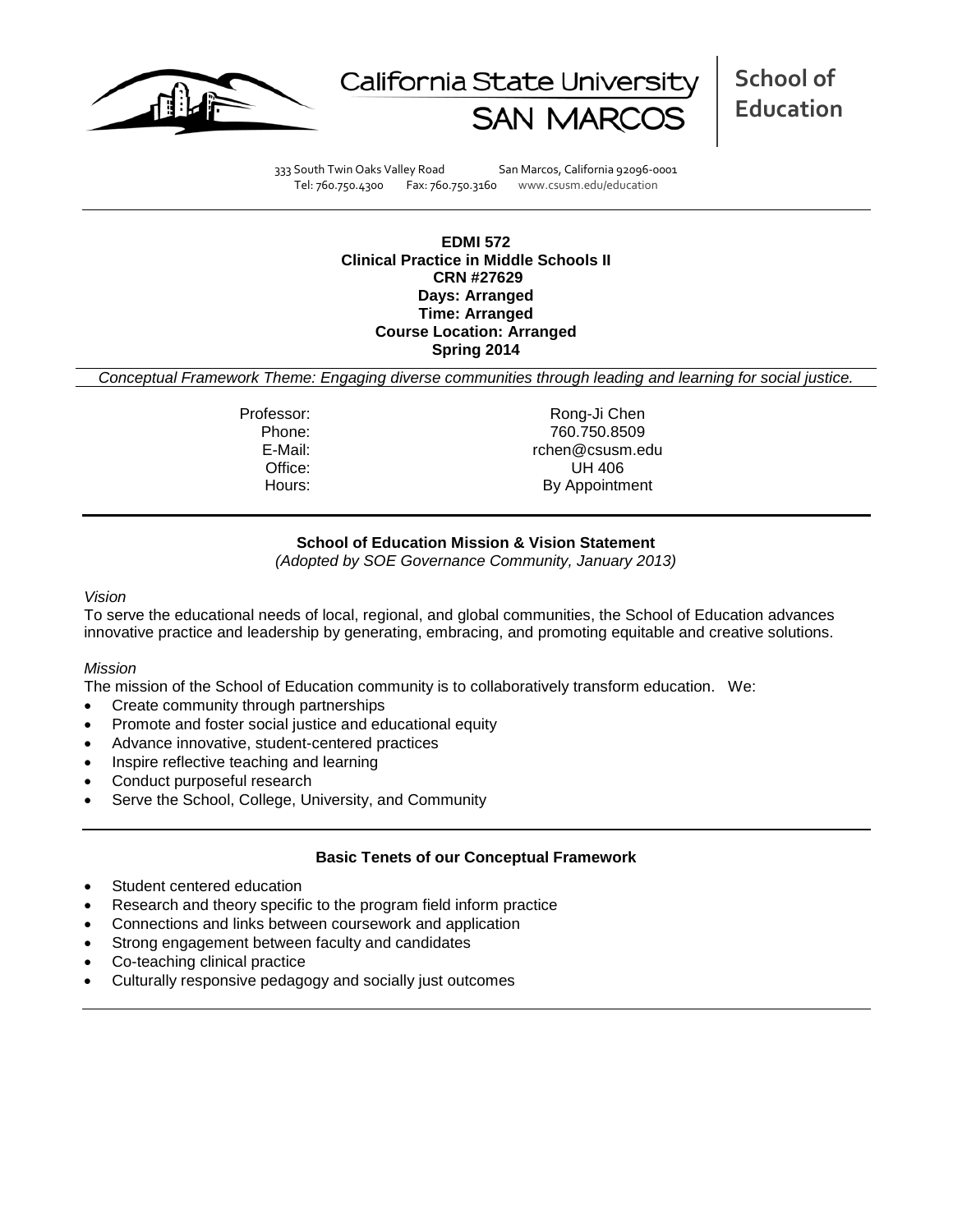## **COURSE DESCRIPTION**

Observation and teaching in selected middle schools in grades 6-8 under the supervision of a classroom teacher, on-site liaison, and university supervisor, with clinical practice seminars. *May not be taken for credit by students who have received credit for EDMI 562. Graded Credit/No Credit.*

### **Material Needed**

Because this is a supervised clinical practice experience, the materials for this class include the *Assessment of Teacher Performance Expectations* form, the *Middle Level Professional Dispositions Rubric*, and the *Clinical Practice Summary* that may be found on the School of Education website for clinical practice. Additional materials on the website include the *Middle Level Clinical Practice*, along with other forms used in clinical practice. (www.csusm.edu/education/ClinicalPractice/HandbookML.html)

### **Taskstream Enrollment and Postings**

The School of Education uses Taskstream to manage candidates' TPE and disposition assessments. Candidates must be enrolled in Taskstream throughout the Multiple Subject Credential program(s). Enrollment fees are paid by going to [www.taskstream.com](http://www.taskstrem.com/) and registering for at least one year. After enrolling, to access the Multiple Subject Full Time Program, from your home page, find the Self-Enrollment area and click the *Enter Code* button. Then enter *msfttc* as the program code. If this is the correct program, click the *Enroll* button. The Multiple Subject Full Time Program, now will show up on your Taskstream home page when you log in. Be sure to remember your enrollment name and password.

#### **Authorization to Teach English Learners**

This credential program has been specifically designed to prepare teachers for the diversity of languages often encountered in California public school classrooms. The authorization to teach English learners is met through the infusion of content and experiences within the credential program, as well as additional coursework. Candidates successfully completing this program receive a credential with authorization to teach English learners. *(Approved by CCTC in SB 2042 Program Standards, August 02)*

## **CLINICAL PRACTICE STUDENT LEARNING OUTCOMES**

#### **Candidates will:**

- Assess and instruct young adolescent students of various cultural and linguistic backgrounds in middle school classrooms
- Demonstrate successful performance of the Teacher Performance Expectations as assessed using the *Assessment of Teacher Performance Expectations* form
- Demonstrate successful performance of the Professional Dispositions as assessed using the *Middle Level Professional Dispositions Rubric*

#### **Student Learning Outcome Assessment Methods**

Observation by University Supervisor and On-Site Liaison of clinical performance objectives, Professional Dispositions, and Teacher Performance Expectations (TPEs)

Observations by the school-based cooperating teacher of the clinical practice performance objectives, Professional Dispositions and the Teacher Performance Expectations, (TPEs)

Completion of the Professional Dispositions rubric, the Assessment of Teacher Performance Expectations form, and Clinical Practice Summary form, summarizing performance and professional growth. Both the evaluations and summary are developed with input from the Candidate's University Supervisor, Cooperating Teacher, and On-Site Liaison and signed by all parties.

## **Teacher Candidate Learning Outcomes**

Teacher Candidates will be required to complete a Teaching Performance Assessment, show proof of meeting Teacher Performance Expectations, and complete critical assessment tasks- specific assignments for this course. It is the Teacher Candidate's responsibility to understand expectations and complete assignments by stated due dates.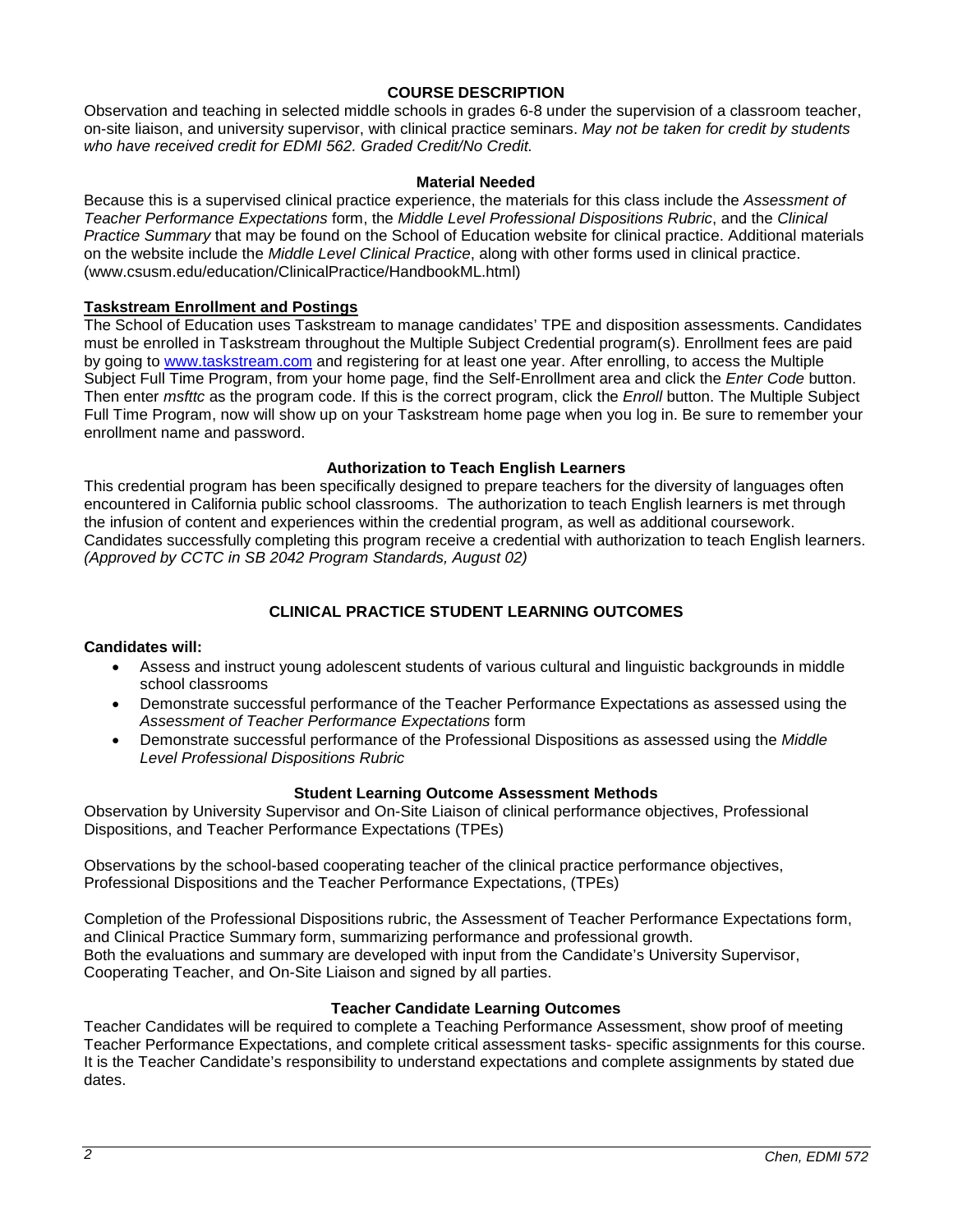## **California Teacher Performance Assessment (CalTPA)**

Beginning July 1, 2008 all California credential candidates must successfully complete a state-approved system of teacher performance assessment (TPA), to be embedded in the credential program of preparation. At CSUSM this assessment system is called the CalTPA or the TPA for short.

To assist your successful completion of the TPA, a series of informational seminars are offered over the course of the program. TPA related questions and logistical concerns are to be addressed during the seminars. Your attendance to TPA seminars will greatly contribute to your success on the assessment.

Additionally, SoE classes use common pedagogical language, lesson plans (lesson designs), and unit plans (unit designs) in order to support and ensure your success on the TPA and more importantly in your credential program.

The CalTPA Candidate Handbook, TPA seminar schedule, and other TPA support materials can be found on the SoE website:<http://www.csusm.edu/education/CalTPA/ProgramMaterialsTPA.html>

## **SUPERVISION REQUIREMENTS**

- 1. Each Teacher Candidate attends this clinical practice at their assigned school site as scheduled by program requirements and the specific school site calendar. The Candidate should adhere to the Cooperating Teacher's contract hours, attend staff meetings and other professional responsibilities, and be available to remain afterschool to plan and prepare. During the first six weeks of the semester, Candidates attend one day per week for the Observation/Participation period. During the second ten weeks of the semester, Candidates attend Monday through Thursday. They spend Fridays in their university courses.
- 2. Each Teacher Candidate in this clinical practice is observed by and meets with a University Supervisor and On-Site Liaison at least two times each to discuss his/her developing performance of the TPEs and to discuss clinical experiences in order to expand participants' knowledge of various assessment, planning and instructional strategies.
- 3. Each Teacher Candidate in this clinical practice works together with his/her Cooperating Teacher to plan and implement lessons. The Candidate plans all lessons, including the ones observed by the University Supervisor, in collaborative planning sessions. The Candidate writes a lesson plan for each of the lessons observed by the University Supervisor and On-Site Liaison and provides the University Supervisor, On-Site Liaison, and Cooperating Teacher a copy of the written lesson plan in advance, prior to teaching the lesson.
- 4. Each Teacher Candidate takes advantage of opportunities presented during this clinical practice experience to fulfill TPE 13: Professional Growth to engage in professional development activities and document the number of hours of professional development.
- 5. Each Teacher Candidate may develop a TPE portfolio binder to gather activities associated with each TPE to support their conversations about their progress with their University Supervisor, On-Site Liaison, and Cooperating Teacher. TPE binder dividers are located on the School of Education Clinical Practice website.
- 6. Each Candidate uses the specific enrollment code to enroll in Taskstream using to be able to access evaluations of their Professional Dispositions and TPEs.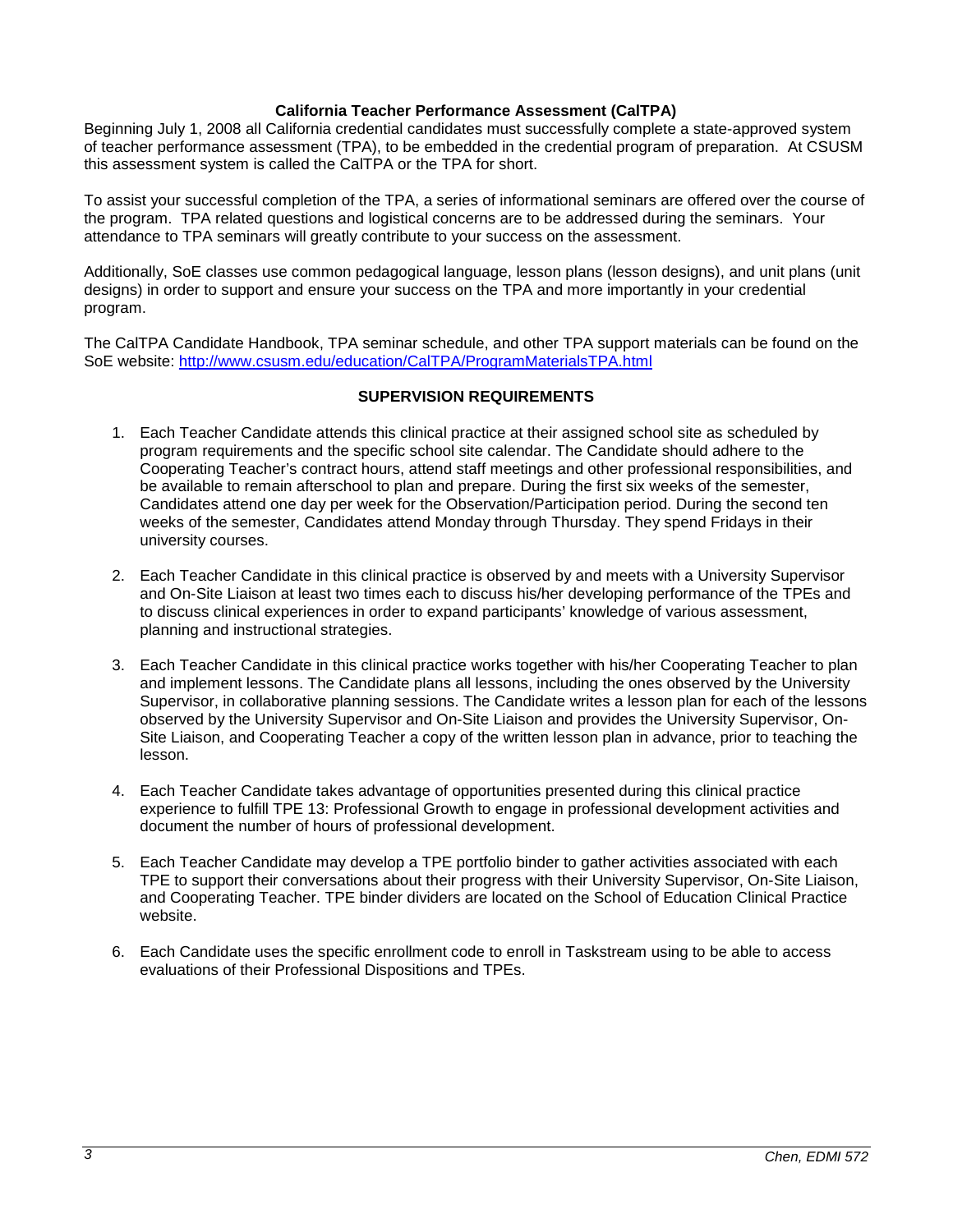## **Grading Scale**

# **Credit/No Credit**

The University Supervisor, in collaboration with the Cooperating Teacher and On-Site Liaison, completes the *Middle Level Professional Disposition Rubric*, the *Assessment of Middle Level TPEs*, and prepares a *Middle Level Clinical Practice Summary* based upon the observations of the University Supervisor, On-Site Liaison, and Cooperating Teacher. These documents are presented to the Teacher Candidate at the final meeting-conference, and all participants sign the documents. These documents serve as official verification of successful completion of Clinical Practice and are required for the University to be able to recommend a Candidate for a credential at the end of the program.

- 1. A grade of CREDIT (CR) or NO CREDIT (NC) will be assigned for clinical practice experiences by the University Supervisor. If a Teacher Candidate has not successfully met the *Middle Level Teacher Performance Expectations* at an appropriate level, ("approaching" in CPI, "meets" in CPII) or the *Middle Level Professional Dispositions* at an appropriate level ("approaching" in CPI, "meets" in CPII), the Candidate may be required to extend or repeat the experience.
- 2. If a Teacher Candidate is unsuccessful in a clinical practice experience, a grade of NO CREDIT will be given. Granting of an additional opportunity for clinical practice will be made based on the circumstances under which the original NO CREDIT was given.
- 3. Should a Teacher Candidate be in the potential situation of receiving NO CREDIT for clinical practice, the University Supervisor, On-Site Liaison, and Cooperating Teacher must complete a State of Concern (SOC) as soon as possible and provide copies to the Program Coordinator. The documentation in the SOC, the action plan, and the follow up steps to the plan are key documents that are used to verify inadequate performance in clinical practice, if the action plan is not achieved.
- 4. Should a second clinical practice experience be recommended, the Candidate must re-register for the clinical practice course prior to the new placement being made.

## **Conditions for Removal from School Site**

A candidate will be removed from the school site and a Statement of Concern documenting the situation will be written immediately if a candidate:

- 1. Endangers students or others;
- 2. Violates recognized codes of conduct, e.g. CSUSM Student Code of Conduct, CSUSM Academic Honesty Policy NEA Code of Ethics, CA Education Code Section 44932; and/or
- 3. Is dismissed from the classroom or school site by the cooperating professional or site or district administrator. (see *Statement of Concern- Guidelines* www.csusm.edu/education/ClinicalPractice/HandbookMS.html)

# **GENERAL CONSIDERATIONS**

## **Assessment of Professional Dispositions**

Assessing a Candidate's dispositions within a professional preparation program recognizes that teaching and working with learners of all ages requires not only specific content knowledge and pedagogical skills, but positive attitudes about multiple dimensions of the profession. The School of Education has identified six dispositions – social justice and equity, collaboration, critical thinking, professional ethics, reflective teaching and learning, and life-long learning - and developed an assessment rubric. For the *Middle Level Professional Dispositions* rubric, there are three levels of performance for each disposition: "*unacceptable"*, "*approaches", "meets"*. The rubric for the levels of performance offers measurable behaviors and examples for each disposition. The assessment of dispositions includes a self-assessment by the candidate and is designed to provide candidates with ongoing feedback for their growth in professional disposition. Candidates are expected to meet the level of "*meets"* during the program. See the rubric on the SoE website. (www.csusm.edu/education/ClinicalPractice/HandbookML.html)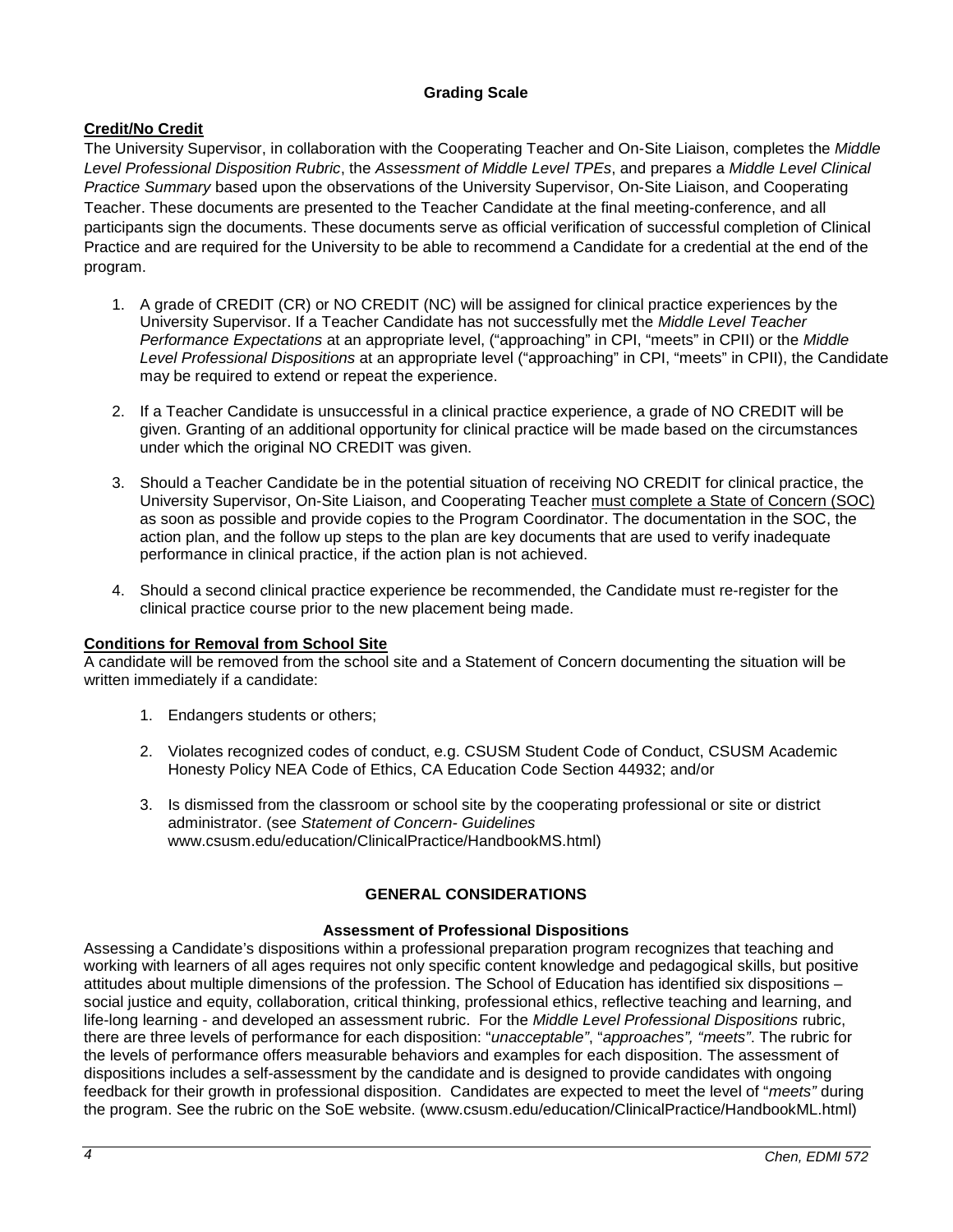### **School of Education Attendance Policy**

Due to the dynamic and interactive nature of courses in the School of Education, all candidates are expected to attend all classes and participate actively. At a minimum, candidates must attend more than 80% of class time, or s/he may not receive a passing grade for the course at the discretion of the instructor. Individual instructors may adopt more stringent attendance requirements. Should the candidate have extenuating circumstances, s/he should contact the instructor as soon as possible. *(Adopted by the COE Governance Community, December, 1997).*

## **Clinical Practice**

All teacher candidates are expected to be present at their assigned school site as scheduled by program requirements and the specific school site calendar and teaching contract. Should the teacher candidate have extenuating circumstances, s/he should contact the University Supervisor and Program Coordinator as soon as possible.

## **Students with Disabilities Requiring Reasonable Accommodations**

Candidates with disabilities who require reasonable accommodations must be approved for services by providing appropriate and recent documentation to the Office of Disable Student Services (DSS). This office is located in Craven Hall 4300, and can be contacted by phone at (760) 750-4905, or TTY (760) 750-4909. Candidates authorized by DSS to receive reasonable accommodations should meet with their instructor during office hours or, in order to ensure confidentiality, in a more private setting.

## **CSUSM Academic Honesty Policy**

"Students will be expected to adhere to standards of academic honesty and integrity, as outlined in the Student Academic Honesty Policy. All written work and oral presentation assignments must be original work. All ideas/materials that are borrowed from other sources must have appropriate references to the original sources. Any quoted material should give credit to the source and be punctuated with quotation marks.

Students are responsible for honest completion of their work including examinations. There will be no tolerance for infractions. If you believe there has been an infraction by someone in the class, please bring it to the instructor's attention. The instructor reserves the right to discipline any student for academic dishonesty in accordance with the general rules and regulations of the university. Disciplinary action may include the lowering of grades and/or the assignment of a failing grade for an exam, assignment, or the class as a whole."

Incidents of Academic Dishonesty will be reported to the Dean of Students. Sanctions at the University level may include suspension or expulsion from the University.

## **Plagiarism:**

As an educator, it is expected that each candidate will do his/her own work, and contribute equally to group projects and processes. Plagiarism or cheating is unacceptable under any circumstances. If you are in doubt about whether your work is paraphrased or plagiarized see the Plagiarism Prevention for Students website [http://library.csusm.edu/plagiarism/index.html.](http://library.csusm.edu/plagiarism/index.html) If there are questions about academic honesty, please consult the University catalog.

## **Use of Technology**

Candidates are expected to demonstrate competency in the use of various forms of technology (i.e. word processing, electronic mail, Moodle, use of the Internet, and/or multimedia presentations). Specific requirements for course assignments with regard to technology are at the discretion of the instructor. Keep a digital copy of all assignments for use in your teaching portfolio. All assignments will be submitted online, and some will be submitted in hard copy as well. Details will be given in class.